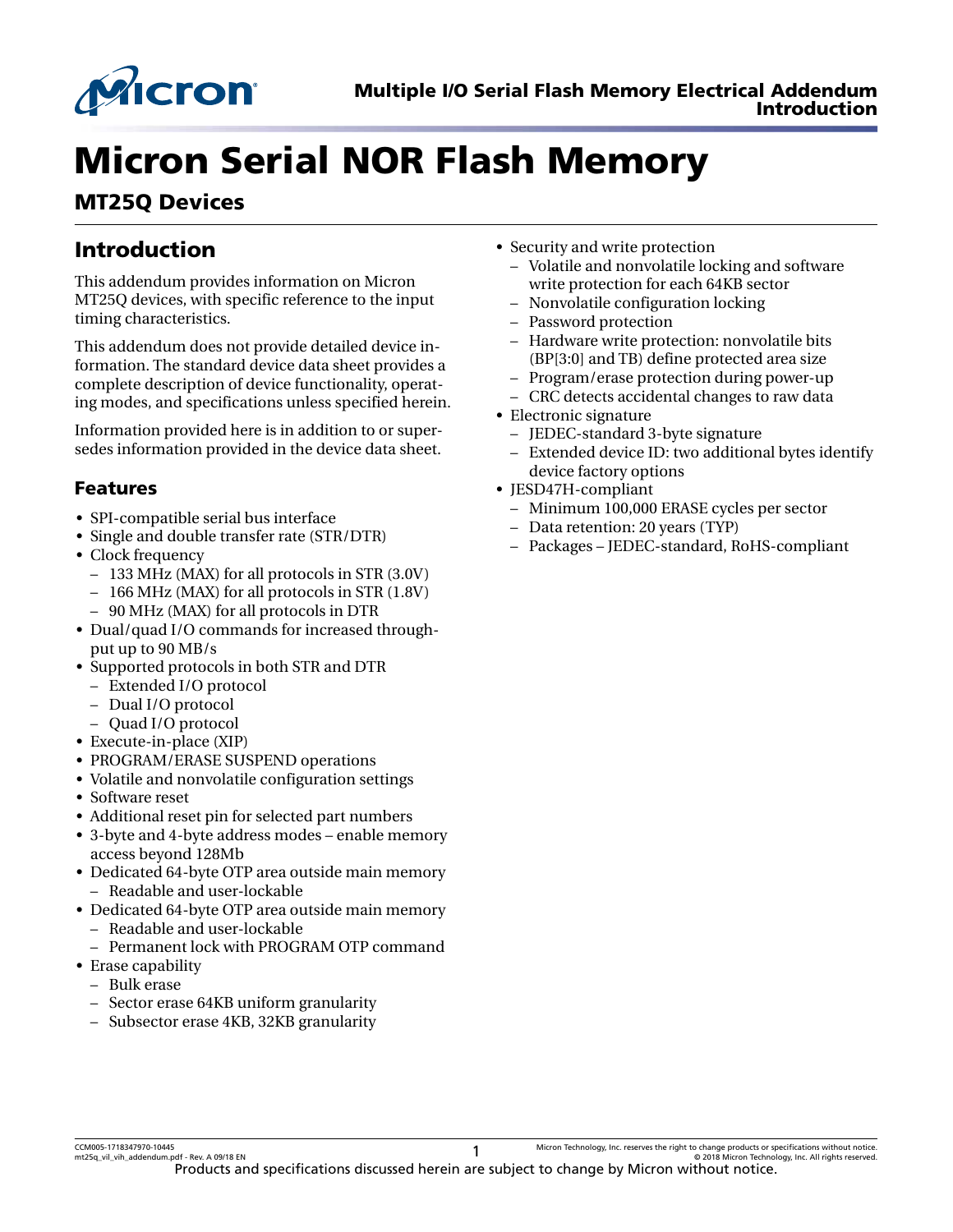

### DC Characteristics

#### Table 1: DC Voltage Characteristics

Notes 1 applies to entire table

| Parameter          | Symbol | <b>Min</b>  | <b>Max</b>     | Unit |
|--------------------|--------|-------------|----------------|------|
| Input low voltage  | VIL    | $-0.5$      | $0.3V_{cr}$    |      |
| Input high voltage | ∨ін    | $0.7V_{cr}$ | $V_{CC}$ + 0.4 |      |

Note: 1.  $V_{IL}$  can undershoot to -1.0V for periods less than 2ns and  $V_{IH}$  may overshoot to  $V_{CC, max}$ +1.0V for periods less than 2ns.

#### Figure 1: AC Timing Input/Output Reference Levels



- Notes: 1. Input signal rising edge from  $V_{IL}(DC)$  max to  $V_{IH}(DC)$  min must be monotonic slope
	- 2. Input signal falling edge from  $V_{H}(DC)$ min to  $V_{H}(DC)$ max must be monotonic slope